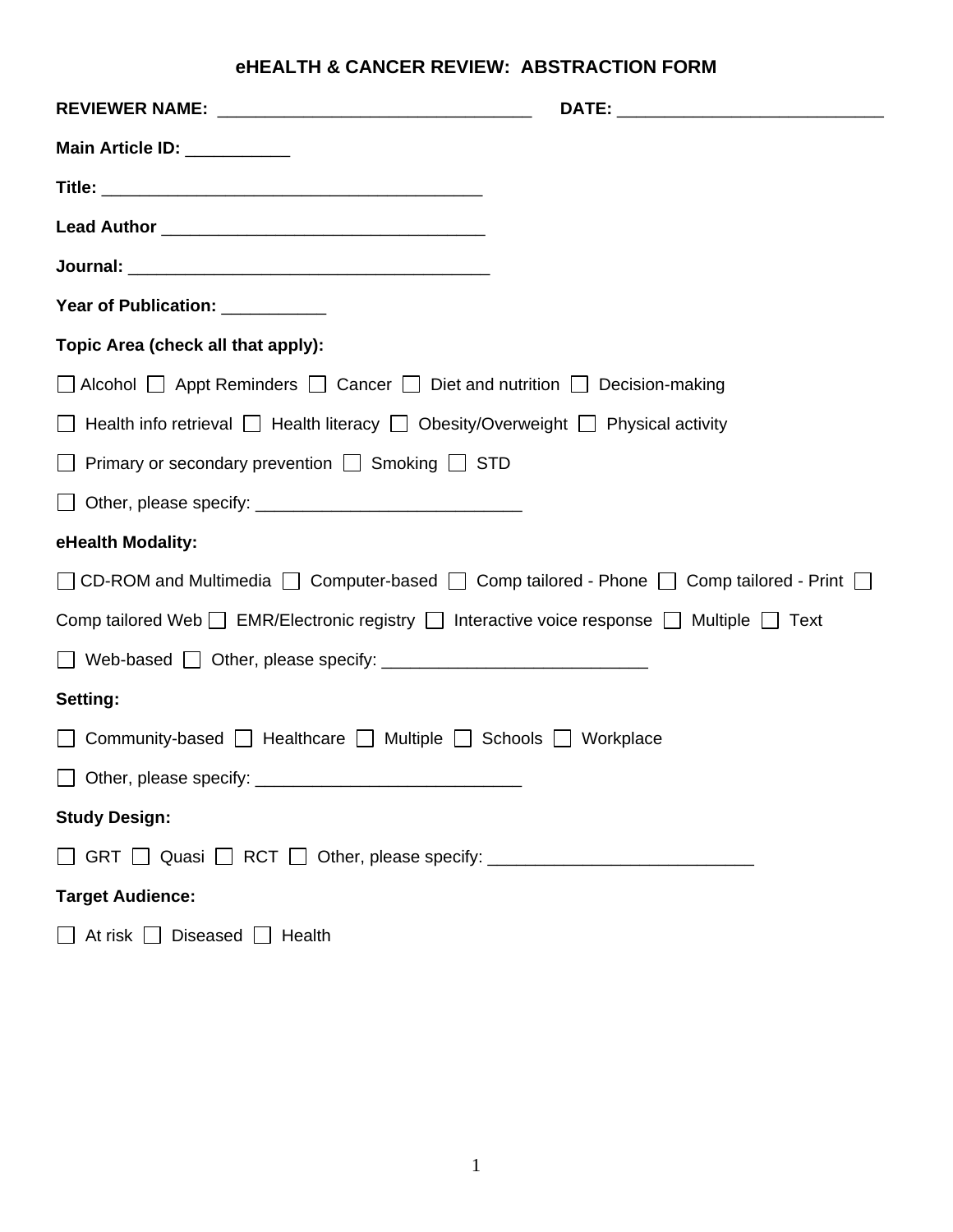#### **Search for supporting articles by**:

- a. First author and intervention title AND article title in PubMed
- b. Scan all "Related Citations" for supporting articles
- c. *Inclusion criteria:* articles focused on adverse events, follow-up, sustainability, cost, etc.
- d. *Exclusion criteria:* preliminary studies, feasibility studies, evaluation of non-eHealth component of main outcome article
- e. Report any additional supporting articles below

#### Supporting Articles Reviewed:

#### **Instructions:**

- 1) Read Thorpe et al (2009) and review Sackett PPT (<http://www.support-collaboration.org/precis.pdf>)
- 2) Have Table 1, page E48 from the Thorpe article in front of you:  $4 =$  Completely pragmatic  $0 =$  Completely explanatory
- 3) Do not rate any feasibility studies or pilot studies (please notify Sanchez if you were assigned a feasibility/pilot study to review)
- 4) Rate each question separately
- 5) Rate only on items reported in the study; please do not assume
- 6) Use "NA" rating *only* when truly necessary, meaning truly "not applicable" (i.e. web-only intervention, no staff necessary)
- 7) If multi-component intervention, rate conservatively (i.e. towards explanatory), focusing on eHealth component
- 8) If study design has multiple arms, rate only the eHealth arm as treatment arm
- 9) If study design has multiple arms with more than one eHealth arms, then rate the more complex eHealth arm as treatment arm and least complex as control and;
- 10) Use Comment section for any issues, concerns, or items worth highlighting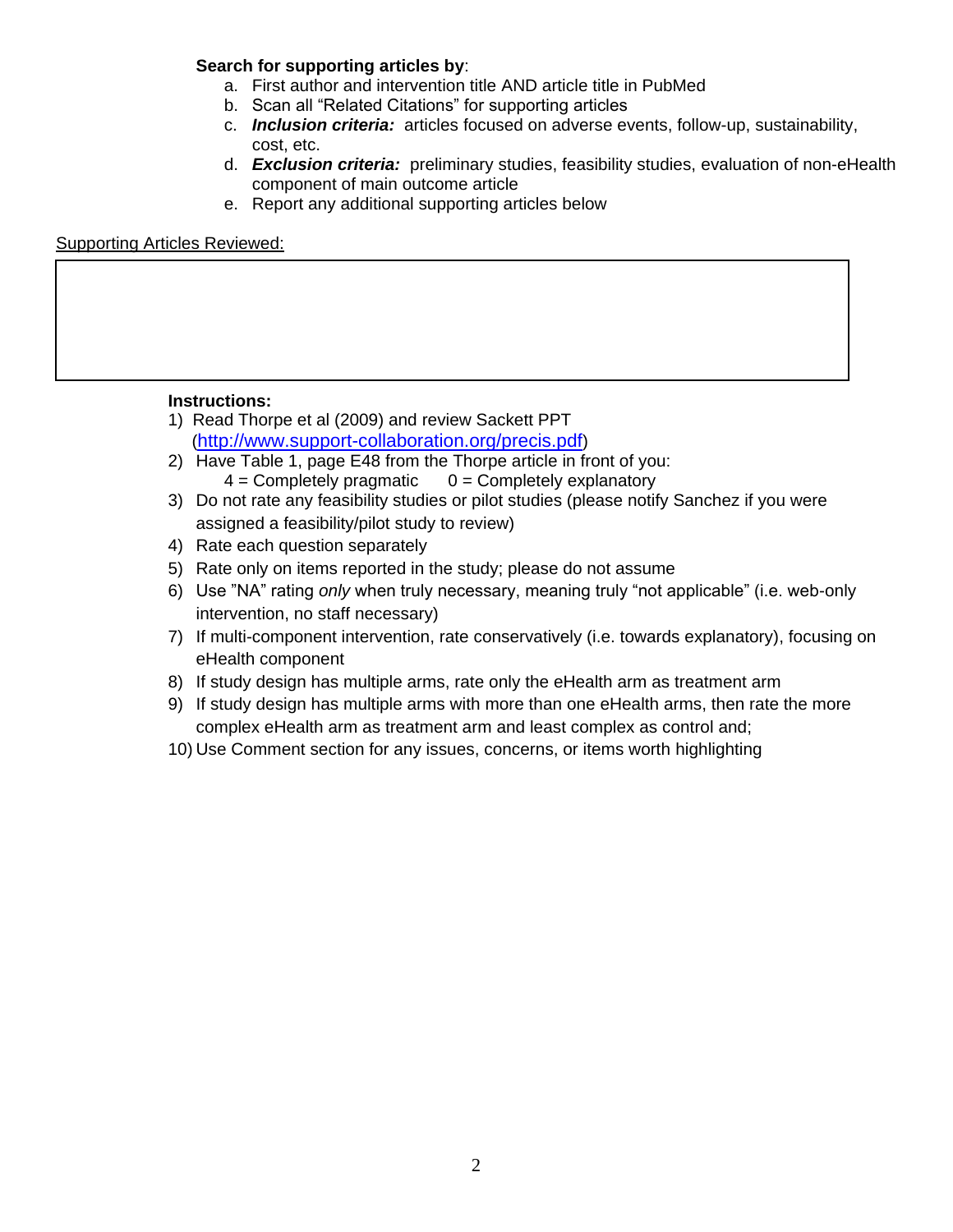### 1. **Participant Eligibility** (exclusions, only include motivated)

| .                           | 4 | 3               | າ |                    |
|-----------------------------|---|-----------------|---|--------------------|
| <b>Completely Pragmatic</b> |   |                 |   | Completely         |
|                             |   |                 |   | Explanatory        |
| No exclusions.              |   | Some exclusions |   | Stepwise selection |
| Systematic work to          |   | Most "typical"  |   | criteria; highly   |
| recruit representative      |   | participants    |   | responsive to      |
| sample                      |   | included        |   | experimental       |
|                             |   |                 |   | intervention       |
| Comments:                   |   |                 |   |                    |
|                             |   |                 |   |                    |
|                             |   |                 |   |                    |
|                             |   |                 |   |                    |

## 2. **Experimental Intervention—Flexibility** (of eHealth application/intervention; amount of leeway)

| <b>Completely Pragmatic</b> |                   | Completely         |
|-----------------------------|-------------------|--------------------|
|                             |                   | Explanatory        |
| Great flexibility; based    | Some              | Rigid protocol, no |
| on principles; highly       | adaptation;       | deviations         |
| adapted                     | <b>Guidelines</b> |                    |
| Comments:                   |                   |                    |
|                             |                   |                    |
|                             |                   |                    |
|                             |                   |                    |

#### 3. **Experimental Intervention—Practitioner Expertise** (Range of practitioners vs. only expert staff whom delivered the experimental intervention; degree to which intervention "dose" monitored)

| <b>NA</b> | 5                              | 3          | 2 |                   |
|-----------|--------------------------------|------------|---|-------------------|
|           | <b>Completely Pragmatic</b>    |            |   | Completely        |
|           |                                |            |   | Explanatory       |
|           | Full range of staff applies    | Some range |   | All expert staff; |
|           | intervention.                  | in staff   |   | highly trained,   |
|           | Little to no attention to dose | expertise  |   | closely           |
|           | setting and side effects       | Moderate   |   | monitored         |
|           |                                | levels of  |   |                   |
|           |                                | training   |   |                   |
|           | Comments:                      |            |   |                   |
|           |                                |            |   |                   |
|           |                                |            |   |                   |

#### 4. **Comparison Intervention—Flexibility** (Usual practice; amount of leeway; vs. placebo control)

| Completely      |             | Completely                |
|-----------------|-------------|---------------------------|
| Pragmatic       |             | Explanatory               |
| Usual practice, | Some leeway | Little or no flexibility; |
| much leeway     |             | placebo control           |
| Comments:       |             |                           |
|                 |             |                           |
|                 |             |                           |
|                 |             |                           |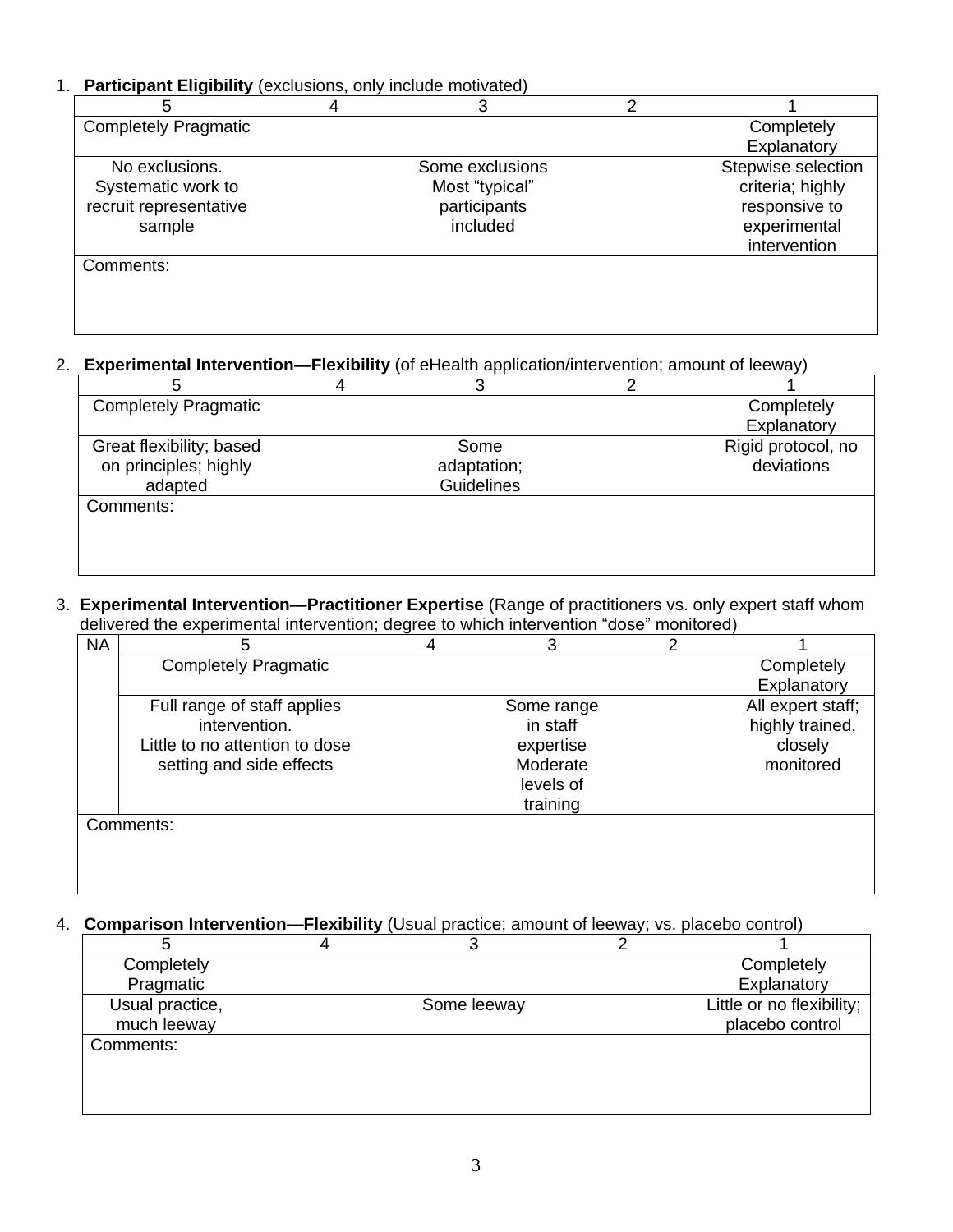#### 5. **Comparison Intervention—Practitioner Expertise** (experience of delivery staff whom delivered the comparison intervention)

| <b>NA</b> | 5                           | 4 | 3          | っ |                     |
|-----------|-----------------------------|---|------------|---|---------------------|
|           | <b>Completely Pragmatic</b> |   |            |   | Completely          |
|           |                             |   |            |   | Explanatory         |
|           | Full range of               |   | Some range |   | Only expert         |
|           | staff deliver comparison    |   | in staff   |   | practitioners apply |
|           | intervention                |   | expertise  |   | comparison          |
|           |                             |   | Moderate   |   | intervention        |
|           |                             |   | levels of  |   |                     |
|           |                             |   | training   |   |                     |
| Comments: |                             |   |            |   |                     |
|           |                             |   |            |   |                     |
|           |                             |   |            |   |                     |
|           |                             |   |            |   |                     |

#### 6. **Follow-up Intensity** (how much more than normal follow-up)

| 5                     |            |                       |
|-----------------------|------------|-----------------------|
| Completely            |            | Completely            |
| Pragmatic             |            | Explanatory           |
| No additional visits  | Some added | Much more             |
| of study individuals; | visits     | frequent visits, data |
| instead search of     |            | collection and        |
| admin databases       |            | follow-up             |
| Comments:             |            |                       |
|                       |            |                       |
|                       |            |                       |
|                       |            |                       |

# 7. **Primary Trial Outcome** (clinically meaningful; outcome can be assessed in usual care)

| 5                | 3                 | ◠ |                      |
|------------------|-------------------|---|----------------------|
| Completely       |                   |   | Completely           |
| Pragmatic        |                   |   | Explanatory          |
| Objectively      | Largely objective |   | Outcomes are direct  |
| measured under   | and readily       |   | consequence of       |
| usual conditions | measured; some    |   | intervention;        |
|                  | specialized       |   | May need             |
|                  | outcomes          |   | specialized training |
|                  |                   |   | to collect           |
| Comments:        |                   |   |                      |
|                  |                   |   |                      |
|                  |                   |   |                      |
|                  |                   |   |                      |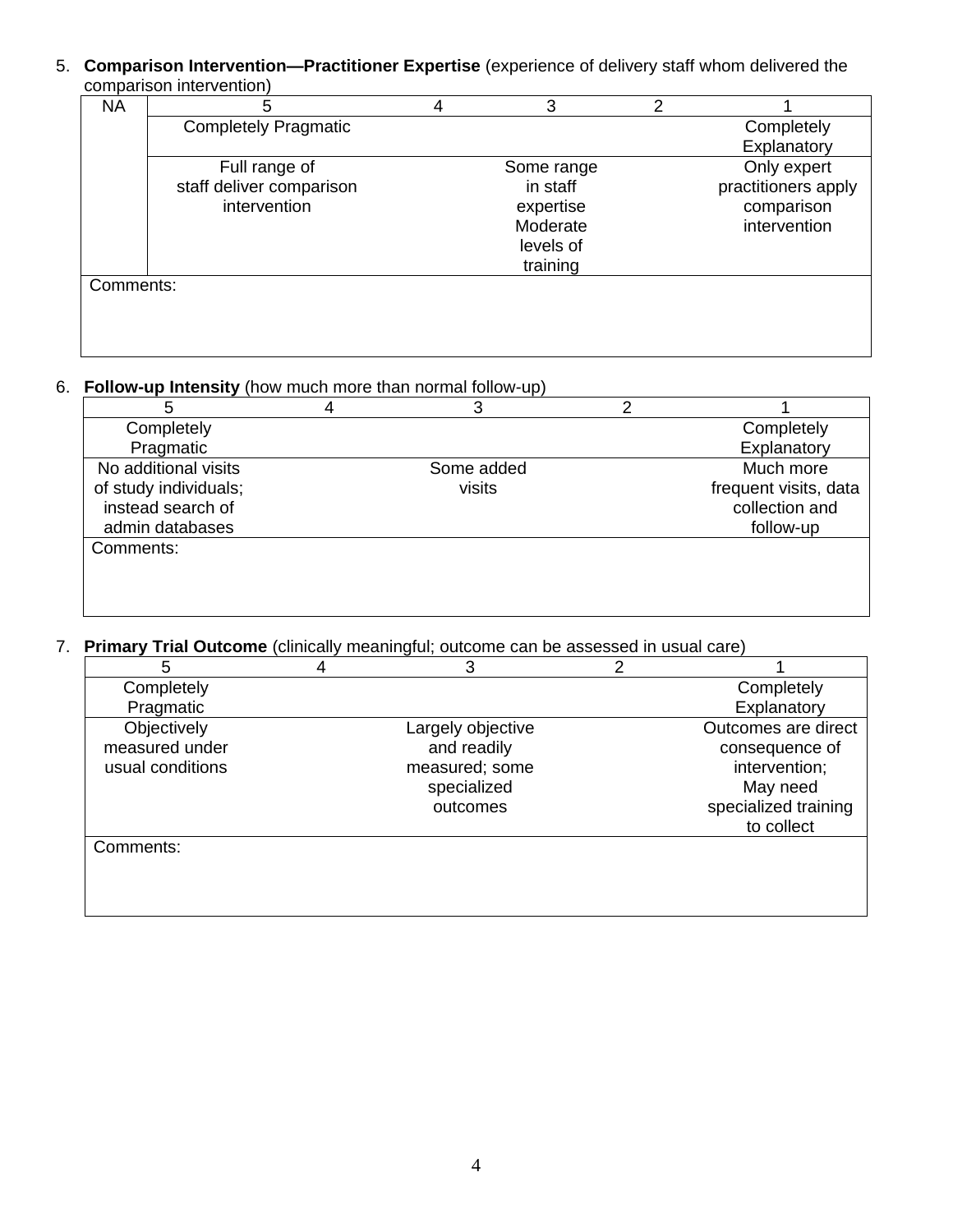8. **Participant Compliance** (obtrusiveness of measurement, degree adherence is monitored, rescue strategies)

| 5              | 3                | າ |                     |
|----------------|------------------|---|---------------------|
| Completely     |                  |   | Completely          |
| Pragmatic      |                  |   | Explanatory         |
| No measurement | A few strategies |   | Close monitoring;   |
| of participant | to measure and   |   | actions to maximize |
| compliance or  | increase         |   | compliance          |
| strategies to  | compliance       |   |                     |
| increase       |                  |   |                     |
| Comments:      |                  |   |                     |
|                |                  |   |                     |
|                |                  |   |                     |
|                |                  |   |                     |

### 9. **Practitioner Adherence to Study Protocol** (how scripted and standardized)

| <b>NA</b> | 5                           | 4 | 3             | 2 |                |
|-----------|-----------------------------|---|---------------|---|----------------|
|           | <b>Completely Pragmatic</b> |   |               |   | Completely     |
|           |                             |   |               |   | Explanatory    |
|           | No measures of practitioner |   | Some          |   | Close          |
|           | adherence; no strategies to |   | strategies to |   | monitoring and |
|           | increase                    |   | monitor and   |   | actions to     |
|           |                             |   | increase      |   | enhance;       |
|           |                             |   |               |   | attention to   |
|           |                             |   |               |   | details and    |
|           |                             |   |               |   | "MOP"          |
|           | Comments:                   |   |               |   |                |
|           |                             |   |               |   |                |
|           |                             |   |               |   |                |
|           |                             |   |               |   |                |
|           |                             |   |               |   |                |

## 10. **Analysis** (Intent-to-Treat; vs. supplemented by per protocol)

| 5             | 4 | 3              | っ |                         |
|---------------|---|----------------|---|-------------------------|
| Completely    |   |                |   | Completely              |
| Pragmatic     |   |                |   | Explanatory             |
| ITT (all      |   | Some selection |   | <b>ITT</b> supplemented |
| participants) |   | or "dose"      |   | by compliers'           |
| under usual   |   | analyses       |   | analyses; answer        |
| conditions    |   |                |   | mechanism               |
|               |   |                |   | questions               |
| Comments:     |   |                |   |                         |
|               |   |                |   |                         |
|               |   |                |   |                         |
|               |   |                |   |                         |
|               |   |                |   |                         |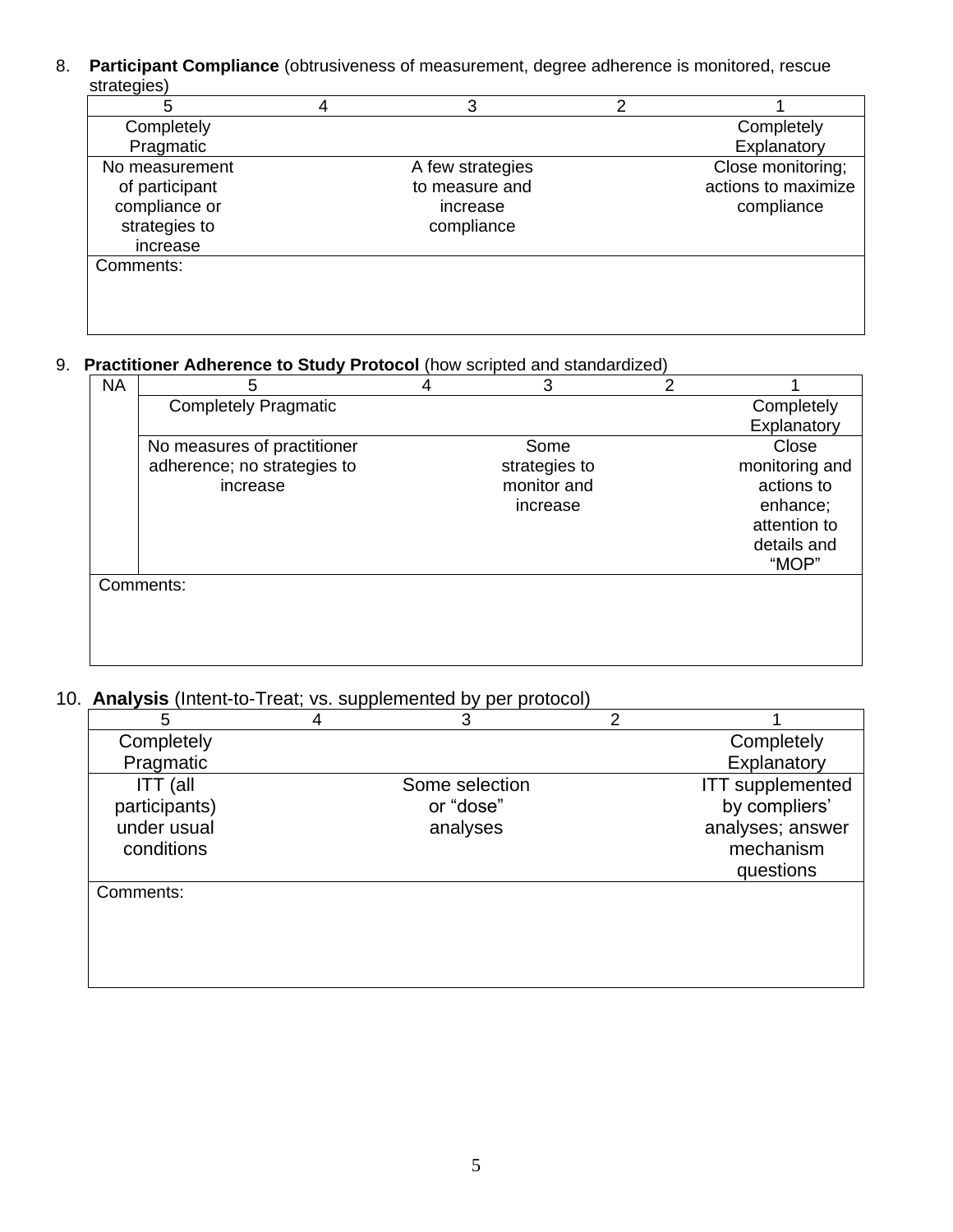## **Use same training and scoring steps as for main 10 PRECIS rating**

11. **Setting Representativeness** (how typical are the recruited settings of the target population (e.g. settings promoting or providing source of patients to contact)?)

| ີປີ<br><b>NA</b> | 5                           | 4 | 3            | 2 |                   |
|------------------|-----------------------------|---|--------------|---|-------------------|
|                  | <b>Completely Pragmatic</b> |   |              |   | Completely        |
|                  |                             |   |              |   | Explanatory       |
|                  | Few or no setting           |   | Some setting |   | No information    |
|                  | exclusions; sites either    |   | exclusions,  |   | or many           |
|                  | randomly or purposely       |   | some effort  |   | exclusions; try   |
|                  | selected for variation      |   | to get       |   | to get only "best |
|                  |                             |   | diversity of |   | sites"            |
|                  |                             |   | setting      |   |                   |
| Comments:        |                             |   |              |   |                   |
|                  |                             |   |              |   |                   |
|                  |                             |   |              |   |                   |
|                  |                             |   |              |   |                   |

**12. Participant Representativeness** (how typical are participants of those with the specified condition (i.e., diagnosis, risk behavior/disease, hard-to-reach population, or general population)

|                | 3              |                  |
|----------------|----------------|------------------|
| Completely     |                | Completely       |
| Pragmatic      |                | Explanatory      |
| Representative | Representative | Not evaluated or |
| on most or all | on some        | generally not    |
| dimensions     | dimensions but | typical          |
|                | not others     |                  |
| Comments:      |                |                  |
|                |                |                  |
|                |                |                  |

**13. Participant Engagement** (the extent to which participants' used all parts of the eHealth intervention, including services/materials)

| 5                 | 4 | 3                | 2 |                  |
|-------------------|---|------------------|---|------------------|
| Completely        |   |                  |   | Completely       |
| Pragmatic         |   |                  |   | Explanatory      |
| Reported and      |   | Reported and     |   | No mention of    |
| participants      |   | participants     |   | participants'    |
| actively          |   | periodically     |   | engagement       |
| engaged in        |   | engaged in       |   | throughout the   |
| intervention,     |   | intervention,    |   | intervention; or |
| high level of use |   | use of services, |   | extremely low    |
| of services,      |   | materials        |   | usage?           |
| materials         |   |                  |   |                  |
| Comments:         |   |                  |   |                  |
|                   |   |                  |   |                  |
|                   |   |                  |   |                  |
|                   |   |                  |   |                  |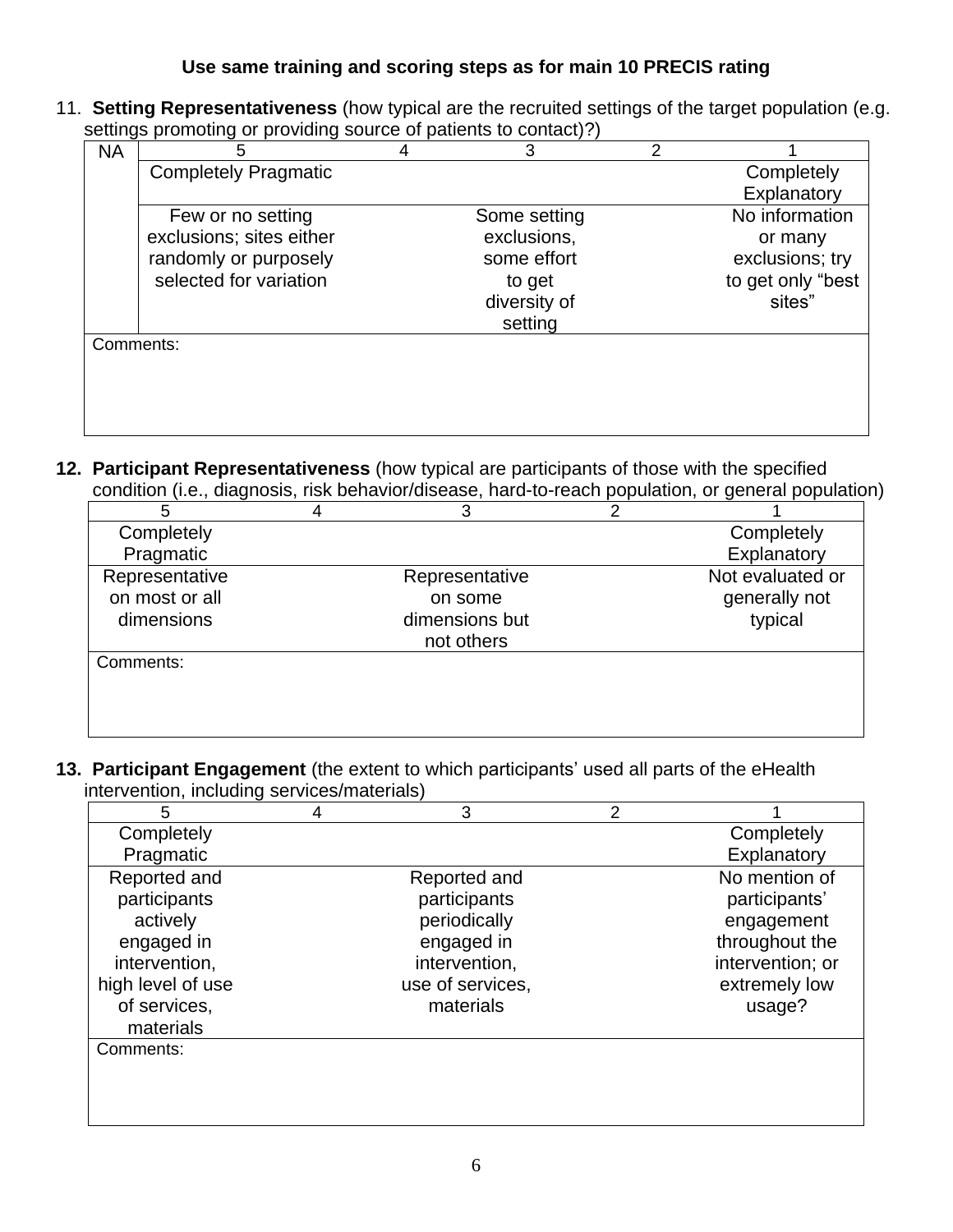# **14. Adaptation/Change** (extent of eHealth intervention modifications; corrections during study)

| 5                  | 3               |                  |
|--------------------|-----------------|------------------|
| Completely         |                 | Completely       |
| Pragmatic          |                 | Explanatory      |
| Detailed reporting | Reporting of    | No mention of    |
| on modifications   | some changes    | modifications to |
| made and           | to intervention | protocol for     |
| rationale; use of  | or measures in  | recruitment,     |
| QI procedures;     | response to     | intervention or  |
| responsive to site | feedback        | measures         |
| feedback           |                 |                  |
| Comments:          |                 |                  |
|                    |                 |                  |
|                    |                 |                  |

## **15. Program Sustainability** (extent of efforts to continue eHealth intervention program after study)

| 5                  | 4 | 3               | 2 |                      |
|--------------------|---|-----------------|---|----------------------|
| Completely         |   |                 |   | Completely           |
| Pragmatic          |   |                 |   | Explanatory          |
| <b>Detailed</b>    |   | Some            |   | No report of efforts |
| reporting of       |   | discussion of   |   | to continue          |
| intervention       |   | modest efforts  |   | intervention after   |
| sustainability;    |   | to sustain      |   | study                |
| explicit plans for |   | intervention at |   |                      |
| handling off       |   | study end       |   |                      |
| intervention site  |   |                 |   |                      |
| Comments:          |   |                 |   |                      |
|                    |   |                 |   |                      |
|                    |   |                 |   |                      |
|                    |   |                 |   |                      |

### **16. Unintended Effects** (extent to which harmful or beneficial consequences were reported)

| 5                          | 4 | 3                    | 2 |                       |
|----------------------------|---|----------------------|---|-----------------------|
| Completely                 |   |                      |   | Completely            |
| Pragmatic                  |   |                      |   | Explanatory           |
| <b>Explicit discussion</b> |   | Some discussion of   |   | No efforts to efforts |
| of efforts to prevent      |   | efforts to prevent   |   | to prevent or report  |
| harm to                    |   | harm to participants |   | harm to participants  |
| participants, report       |   | or capture           |   | or capture            |
| on or capture              |   | unintended           |   | unintended            |
| unintended                 |   | benefits: additional |   | benefits; only        |
| benefits: above            |   | to IRB               |   | necessary for IRB     |
| and beyond IRB             |   | requirements         |   | requirements          |
| requirements               |   |                      |   |                       |
| Comments:                  |   |                      |   |                       |
|                            |   |                      |   |                       |
|                            |   |                      |   |                       |
|                            |   |                      |   |                       |